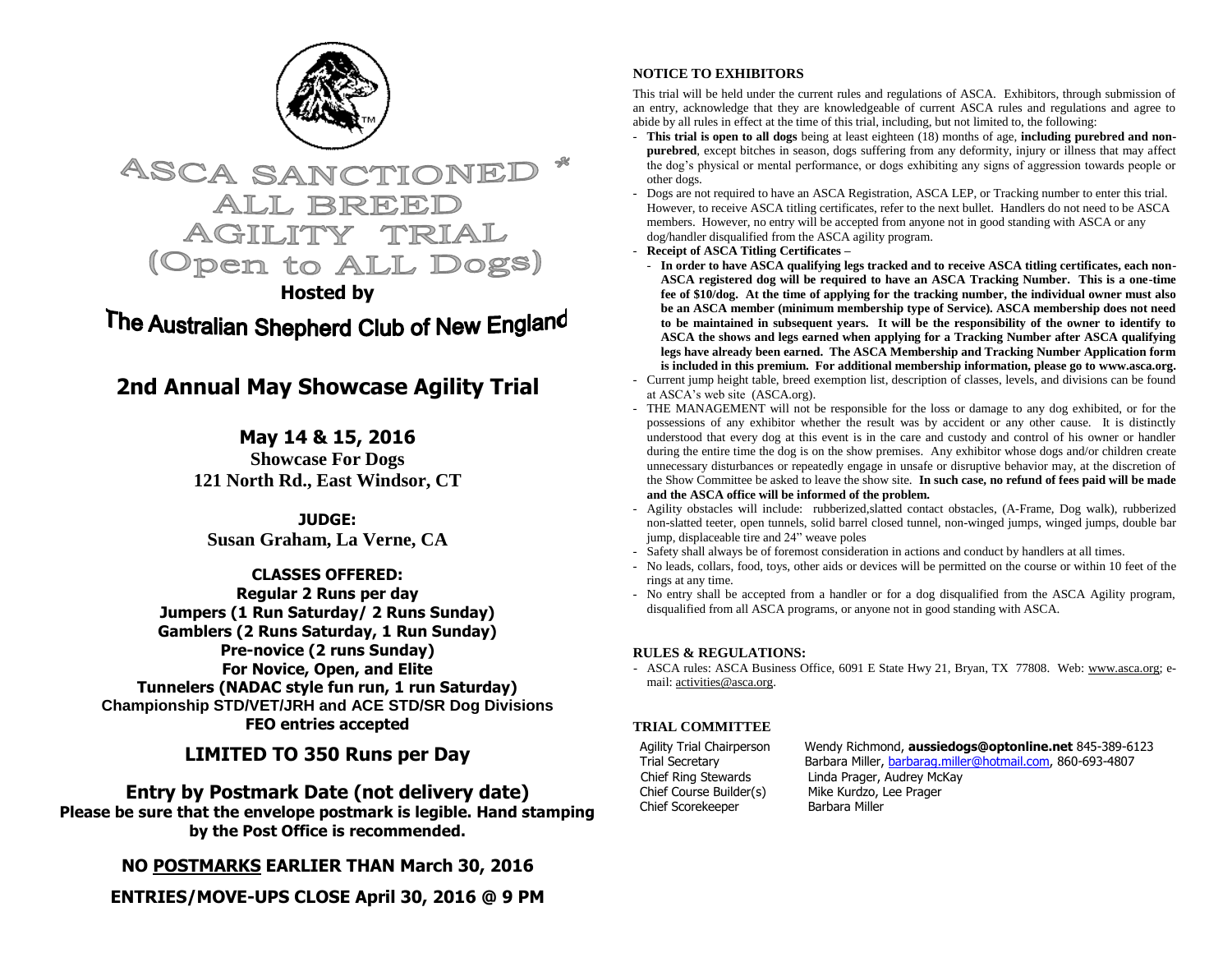#### **ENTRY FORM / ENTRIES / CONFIRMATIONS:**

- Entries will be accepted in the order they are sent, not received. For entries sent via Postal Service, the valid reference date is the postmark. Otherwise the valid date is the ship date. Entries with an early postmark will be processed after Day 5 receipts. Unreadable postmarks will be assumed to be the day previous to receipt.
- Entries may be accepted after the closing date if the trial does not fill.
- ASCA Registration/Tracking No If your dog is an ASCA registered Australian Shepherd (either full registration or LEP) or has an ASCA Tracking Number, write your dog's ASCA registration/LEP number/Tracking Number in this space.
- If this field is left blank, the ASCA Business Office will assume this dog is not registered with ASCA and will not automatically track qualifying legs. However, these dogs will still be placed and will receive any placement awards offered. You may submit the Service Membership Tracking Number Form with your entry  $-$  \*please make fees payable to ASCA\*.
- **Junior Handler entry fees will be one-half of the published fees. To be eligible for this discount, the Junior Handler must own or co-own the dog they are showing.**
- FOR EXHIBITION ONLY (FEO): Minimum age is 15 months. Any dog younger than 18 months must jump at least 4" lower than standard jump height; no toys or treats.
- A dog must compete in the height division in which they have been entered. Exception: when a dog is required by the judge to move to a higher height. These dogs will be placed last in the running order of the new jump height.
- Canadian Exhibitors: All fees MUST be submitted in US Funds via International Postal Money Order.
- Returned checks do not constitute a valid entry fee. Returned checks will incur a \$25 service charge.
- Telephone calls returned/initiated with questions on any entries will be made collect.

#### **SHOW SITE:**

- This event will be held outside in a fenced, grass ring. Crating is allowed around the ring.
- A warm-up area, a single practice jump, and a set of weave poles will be provided for exhibitors.
- ALL dogs must be held on leash or crated except when competing or in the warm-up area.
- Enthusiasts of agility have earned a reputation for being among the most considerate and tidy. We thank everyone in advance for upholding the respectful tradition of leaving the trial site and related lodging sites cleaner than we found them.

#### **REFUNDS / WITHDRAWALS:**

- There will be no refund/credit for entries withdrawn after the closing date, except for a dog's injury and/or illness or for bitches that come into season after the closing date. These entries will be eligible for a voucher for the amount of the total entry fee paid less \$20.00. A signed letter from your veterinarian must be included with your written request. Requests must be received by the trial secretary prior to the start of the trial. Voucher must be used towards another ASCNE agility trial. There will be no refunds if the trial cannot open or be completed by reason of riots, civil disturbances, fire, an act of God, public emergency, act of a public enemy, strike, or any other cause beyond the control of the Event Committee. There will be no refund in the event dog/handler are dismissed from the competition, regardless of reason.

#### **RULE CHANGE HIGHLIGHTS**

- The existing ASCA program has been renamed the **Championship Program:**

The **Championship Program** consists of the traditional three divisions, Standard, Veterans and Junior Handler. Dogs will earn the same ASCA titles as before, and qualify for Merit, Finals and HOF programs.

**ACE Program**: The **ACE Program** exists for standard dogs(18 months & older) and senior dogs (10 yrs and older) that want to run at the next lower jump height and earn ASCA **ACE** titles. Vet and JrH divisions do not exist. Each dog and handler team can only enter one "program" per trial. Senior dogs jump 4" lower than their **ACE Program** height.

#### **TENTATIVE SCHEDULE AND RING ASSIGNMENTS**

**Saturday** – EG1, OG1, NG1, EG2, OG2, NG2, ER1, ER2, OR1, OR2, NR1, NR2, EJ1, OJ1, NJ1, Tunnelers. Run order low to high

**Sunday** – EJ2, EJ3, OJ2, OJ3, NJ2, NJ3, PN1, PN2, EG3, OG3, NG3, ER3, ER4, OR3, OR4, NR3, NR4. Run order high to low.

(E=Elite, O=Open, N=Novice; R=Regular, J=Jumpers, G=Gamblers, PN=Pre Novice)

The running order of classes is subject to change at the discretion of the judges and/or the host club. The final order will be included in the confirmation packet.

### **REGISTRATION / MEASURING**

- Saturday and Sunday between 7:00 and 7:30AM
- Dogs with a wither height <20" will need to show proof of measurement or be measured at registration, unless the dog is jumping in the highest jump height offered in the specific program. Copies of ASCA, NADAC or AKC height cards may either be mailed in or presented at registration.

#### **MOVE-UPS:**

- Dogs receiving titles after the closing date may be upgraded by providing written notice to the Show Secretary, prior to the move up cutoff date listed on the front of this premium. Letters and e-mails containing the owner's full name, the dog's call name and ASCA number, entered class, and from and to level are acceptable.
- Move-ups from Saturday to Sunday will be permitted. Trial Secretary must be notified no later than 30 minutes after the last class on Saturday has finished.

#### **PRIZES / AWARDS**

- Green Qualifying Ribbons will be awarded to all dogs achieving a qualifying score.
- Placement Ribbons will be awarded to all dogs placing  $1<sup>st</sup>$  through  $4<sup>th</sup>$  in each class and jump height.
- Ribbons/prizes must be picked up during the weekend. Ribbons WILL NOT be mailed.

#### **FOOD / VENDORS**

- No food vendor at this trial. Lunch and snacks will be available for volunteers.

#### **JUMP HEIGHTS –**

| Dog's height<br>at withers | $11"$ &<br>under                                 | $14" \&$<br>under | $18"$ &<br>Under | 20" &<br>Under | Over $20$ "                 | Over $20$ "<br>Optional |  |  |  |  |
|----------------------------|--------------------------------------------------|-------------------|------------------|----------------|-----------------------------|-------------------------|--|--|--|--|
| <b>CH</b> Standard         | 8"                                               | 12"               | 16"              | 20"            | $20+$ (jumps $20$ ")<br>24" |                         |  |  |  |  |
| <b>CH</b> Vets             | 4                                                | 8                 | 12               | 16             | $16+$ (jumps $16"$ )        |                         |  |  |  |  |
| <b>ACE</b>                 | 4"                                               | 8"                | 12"              | 16"            | $16+$ (jumps $16"$ )        |                         |  |  |  |  |
| <b>SR ACE</b>              | 4"                                               | 4"                | 8"               | 12"            | $12+$ (jumps $12"$ )        |                         |  |  |  |  |
| CH JrH                     | may jump at the standard jump height or 4" lower |                   |                  |                |                             |                         |  |  |  |  |

- A dog may be entered in a class at a jump height higher than they are eligible provided the dog is not entered in the Veteran Division.

- No dog shall jump lower than 4" in the Junior Handler, Veteran Division or ACE program.
- 20+ and 24 will be scored and placed together as one class.
- Refer to the current ASCA rulebook for the current Breed Jump Height Exemption List.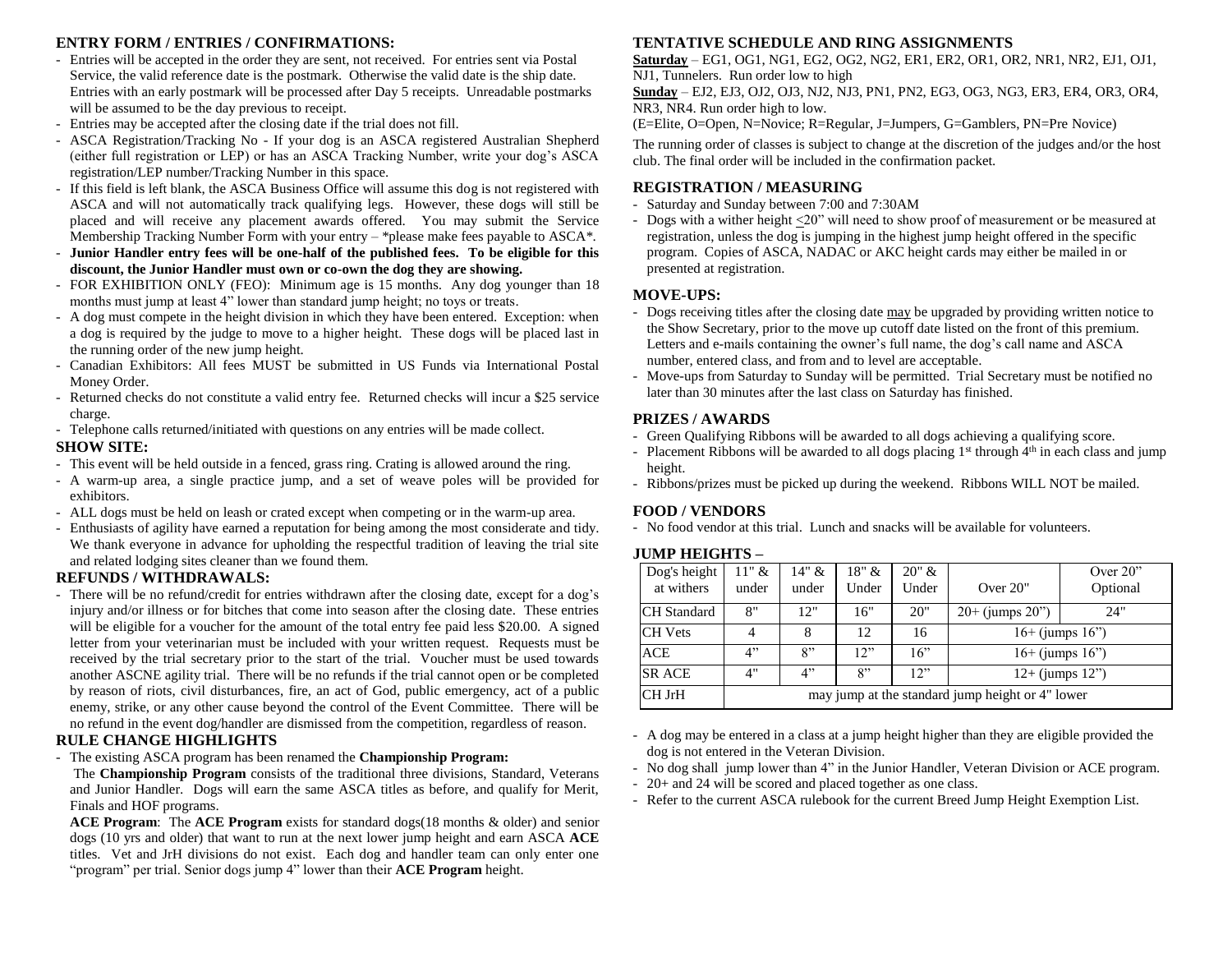#### *Directions to Showcase For Dogs 121 North Road East Windsor, CT 06088*

From the north: Take Rt 91 south to Exit 45. Go left at light at the end of the exit ramp. Travel 1 ½ miles and look for the site on the left at Forovan Way.

From the south: Take Rt 91 north to Exit 45. Go right at the light at the end of the exit ramp. Travel 1 ½ miles and look for the site on the left at Forovan Way.

ACCOMMODATIONS - Make your Reservations Early!!!

Hotels that accept dogs are quickly becoming a rarity. Please behave responsibly! Clean up after your dog, bring sheets to cover the furniture, do not groom or bathe your dog inside, do not leave your dog(s) unattended in the room, and please be respectful of other guests who do not have to be up at 6:00 a.m.

Clarion Inn Bradley, 161 Bridge St, East Windsor, CT (860) 623-9411, 2 miles from site. \$75 single, \$81 upgrade, includes breakfast, no pet fee, mention "Showcase For Dogs rate request".

Red Roof, 5 Hazard Ave., Enfield, CT (860) 741-2571 (6 miles), no pet fee.

EconoLodge, 34 Old County Rd., Windsor Locks, CT (860) 623-2533(5 miles), \$20 pet fee/night, max 2 dogs. Camping allowed on site, no hook-ups.

#### . **SOME MOTEL COURTESIES TO OBSERVE:**

- Cover the motel's bedding with a sheet, whether or not you think your dog will get on the bed.

- If you crate your dog, please bring a towel to put under the crate to keep marks off the rug.

- Bring a towel to put under your dog's food dish.
- Make every effort to have your dog free of fleas BEFORE arriving.
- All poop must be picked up, bagged, and disposed of properly by the dog's handler. The Event Committee will excuse competitors who fail to pick up after their dogs at the trial site or the motel.

- Don't leave your dog unattended. If you must leave, take them with you. `



In order to have ASCA trial points tracked and to receive titling certificates, each non‐ASCA registered dog will be required to have an ASCA Tracking Number. This is a one-time fee of \$10/dog. At the time of applying for the tracking number, the individual owner must also be an ASCA member (minimum membership type, Service, is required). ASCA membership does not have to be maintained in subsequent years. It will be the responsibility of the owner to identify previous ASCA points earned when applying for a Tracking Number. Please type or print clearly. Incomplete or illegible forms will be returned.

#### **Membership Application:**

|                     | City, State, Postal Code:                                                                    |  |
|---------------------|----------------------------------------------------------------------------------------------|--|
|                     |                                                                                              |  |
| go to www.asca.org) | Service Membership Fee: \$10.00 per person (If you are interested in other membership types, |  |

I (We) agree to abide by the ASCA Articles of Incorporation, Bylaws, and all ASCA Rules and Regulations governing the ASCA Registry and all other ASCA programs.

Owner's Signature (1):\_\_\_\_\_\_\_\_\_\_\_\_\_\_\_\_\_\_\_\_\_\_\_\_\_\_\_\_\_\_\_\_\_\_\_\_\_\_\_\_\_\_\_\_\_\_\_\_\_\_\_\_\_\_\_\_\_\_

Owner's Signature  $(2)$ :

If Owner/Co-Owner is under 18, please provide date of birth: \_\_\_\_\_\_\_\_\_\_\_\_\_\_\_\_\_\_\_\_

#### **Dog Information: Lifetime fee for tracking number is \$10.00 per dog for ASCA Members**

Dog's Full Name: \_\_\_\_\_\_\_\_\_\_\_\_\_\_\_\_\_\_\_\_\_\_\_\_\_\_\_\_\_\_\_\_\_\_\_\_\_\_\_\_\_\_\_\_\_\_\_\_\_\_\_\_\_\_\_\_\_\_\_\_\_\_

Dog's Call Name: \_\_\_\_\_\_\_\_\_\_\_\_\_\_\_\_\_\_\_\_\_\_\_\_\_\_\_\_\_\_\_\_\_\_\_\_\_\_\_\_\_\_\_\_\_\_\_\_\_\_\_\_\_\_\_\_\_\_\_\_\_\_

Sex: **Execute Birthdate:**  $\overline{B}$ 

Breed:

Previous ASCA points earned (If more space is needed, please attach another sheet): \_\_\_\_\_\_\_\_\_\_\_\_\_\_\_\_\_\_\_\_\_\_\_\_\_\_\_\_\_\_\_\_\_\_\_\_\_\_\_\_\_\_\_\_\_\_\_\_\_\_\_\_\_\_\_\_\_\_\_\_\_\_\_\_\_\_\_\_\_\_\_\_\_\_\_\_\_

\_\_\_\_\_\_\_\_\_\_\_\_\_\_\_\_\_\_\_\_\_\_\_\_\_\_\_\_\_\_\_\_\_\_\_\_\_\_\_\_\_\_\_\_\_\_\_\_\_\_\_\_\_\_\_\_\_\_\_\_\_\_\_\_\_\_\_\_\_\_\_\_\_\_\_\_\_ **Mail completed form with check, money order, or credit card information to: ASCA Business Office 6091 E State Hwy 21, Bryan, TX 77808 You may scan/email the form to agility@asca.org or fax to: (979)778**‐**1898 and pay with credit card. Please contact the office for more information.**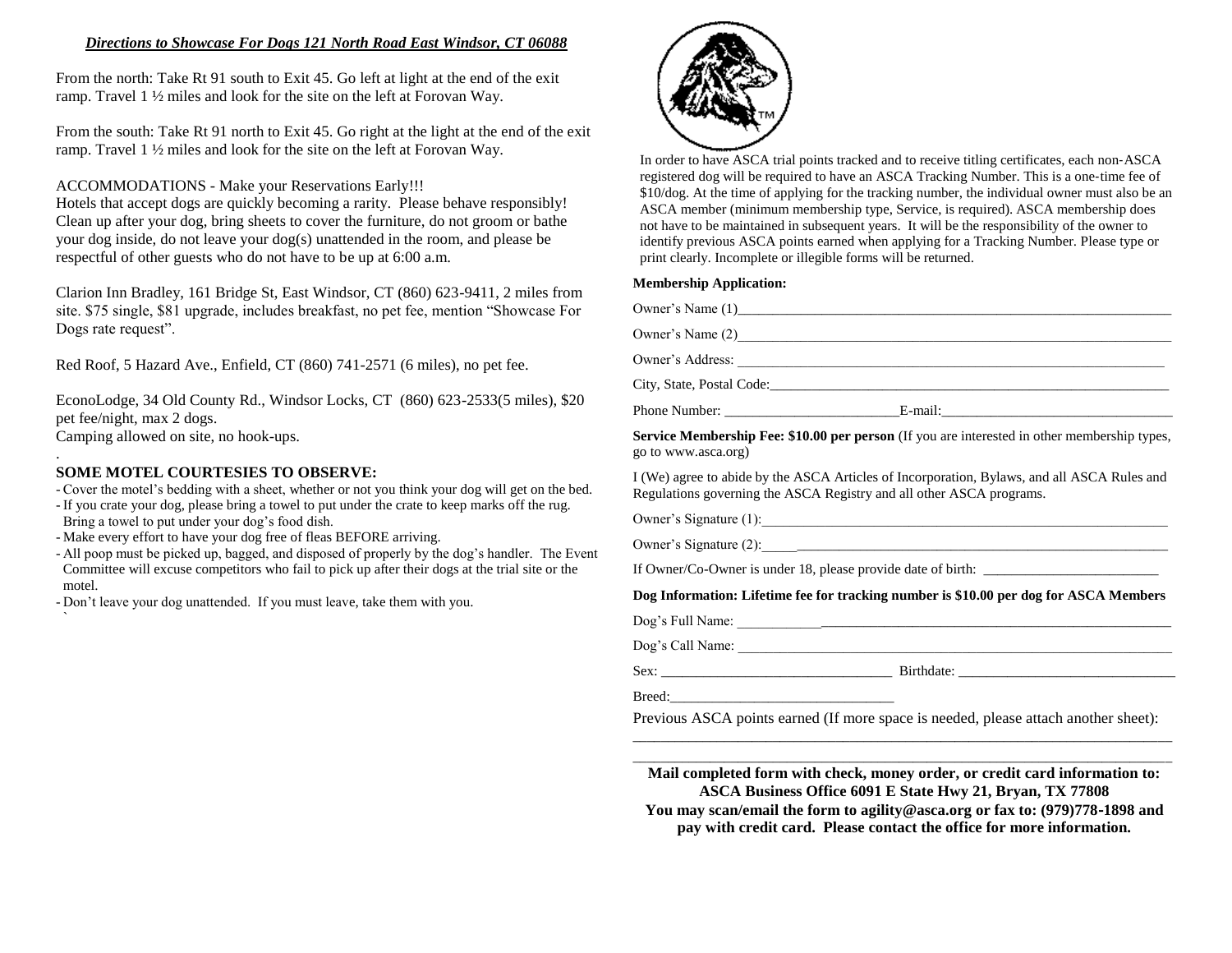#### **Volunteer Sign-Up (…We Really Need Your Support)**

As at every event, no club can pull off a trial without the help and support of our exhibitors to keep the agility trial running smoothly and efficiently. **We will not be able to do this without your involvement.** Working in and around the ring is a great way to increase your knowledge and understanding of the sport. If you have a guest or significant other who would be willing to work at the trial, we'd be thrilled!

We appreciate your help and will do what we can for your comfort, including the volunteers' refreshment area for trial workers and helpers.

This year we plan on having a volunteer sign-up board available each morning of the trial.

Thank you for volunteering and making this a better show for everyone. We couldn't do it without you!

## **ATCH**

If you think you might get your ATCH please check here \_\_\_\_\_\_so we can have your bar and ribbon ready!! Your name:

#### **Tunnelers Fun Run**

We will have a Tunnelers fun run on Saturday, and the proceeds will go to benefit ASHGI, Australian Shepherd Health & Genetics Institute, for epilepsy research. Only tunnels will be used. All divisions, classes and jump heights will run together.

#### **For Your Records - Summary of Entries**

| Check #: ______________ Amount: ______________ |  |  |
|------------------------------------------------|--|--|
|                                                |  |  |
|                                                |  |  |
|                                                |  |  |
|                                                |  |  |
|                                                |  |  |
|                                                |  |  |
|                                                |  |  |
|                                                |  |  |
|                                                |  |  |
|                                                |  |  |
|                                                |  |  |
|                                                |  |  |
|                                                |  |  |
|                                                |  |  |
|                                                |  |  |
|                                                |  |  |
|                                                |  |  |
|                                                |  |  |
|                                                |  |  |
| <b>Accommodations:</b>                         |  |  |
|                                                |  |  |
|                                                |  |  |
|                                                |  |  |
|                                                |  |  |
|                                                |  |  |
|                                                |  |  |